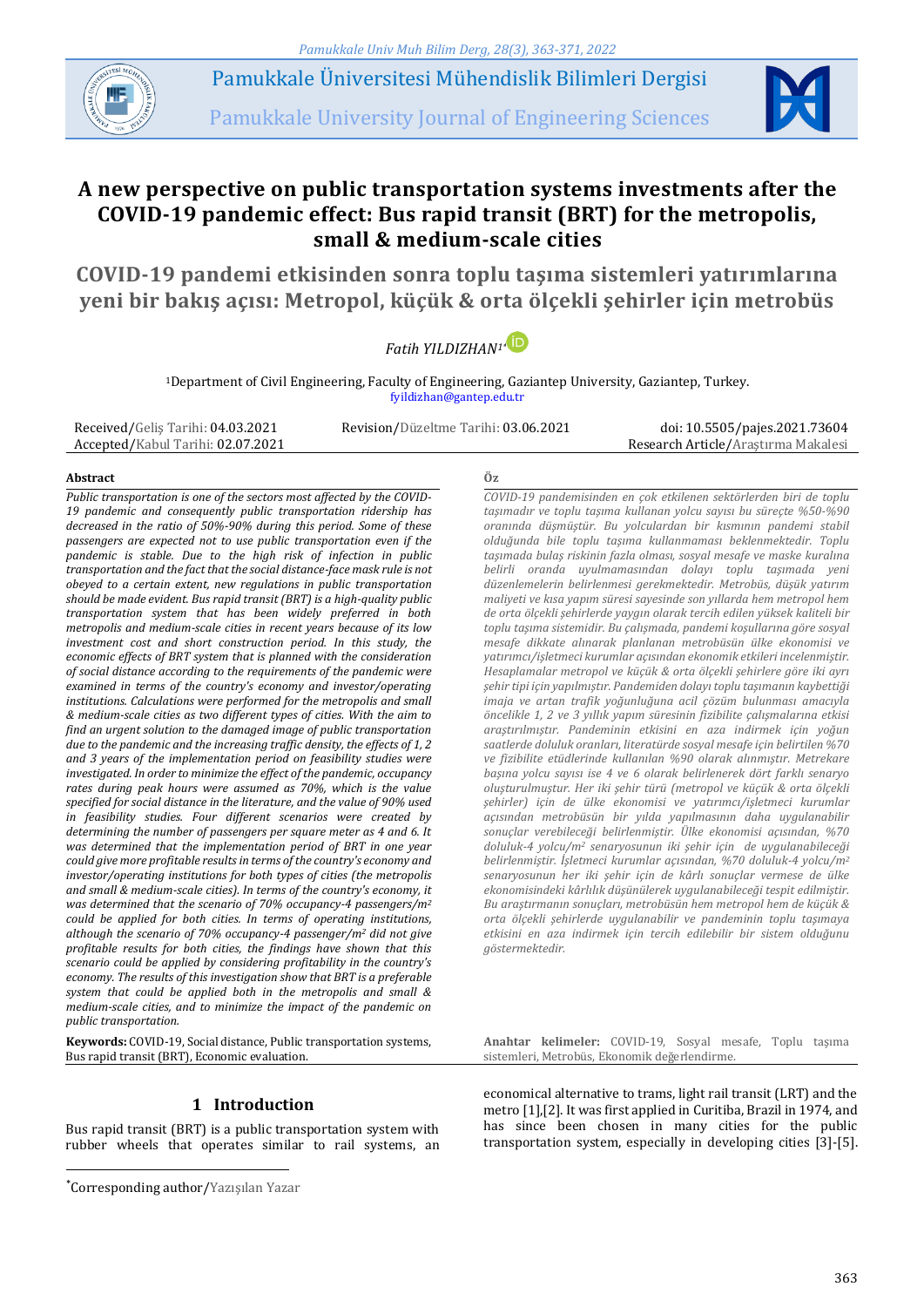The BRT is a public transportation system that can meet high passenger demands. For example, Istanbul BRT is used by 750 thousand passengers per day. While there were 3,828 km long BRT in 105 cities in 2010 around the world, it reached 5,331 km in 177 cities on 6 continents in 2020 [6]. Although BRT was developed for large cities, it is seen as an effective public transportation option for many medium-scale cities [7],[8]. It is crucial to be an economical solution to different city scales because the urban population is expected to increase by 3.5 billion between 2000-2050, and the majority of this increasing to be in medium-scale cities [9], [10].

The cost per km of a BRT system is 4 to 20 times cheaper than a Light rail transit (LRT) system and 10 to 100 times cheaper than a metro system [11]. However, the cost of a BRT in an exclusive lane and a low-cost LRT are closer [12]. For example, İstanbul, Turkey, BRT cost per km is \$ 5.5 million [11],[13], Bursa LRT cost per km is \$ 18 million [14] and the cost of the İstanbul metro per km is \$ 44 million [15]. These costs show that there are important differences in cost between lowbudget rail systems and BRT in an exclusive lane. This difference is more important for especially developing countries or municipalities which have insufficient financial resources. It is not possible for a public transportation system to have profitable results to all cities. High-cost transportation systems, which are valid for developed country cities with sufficient financial resources, might not be valid for developing countries with insufficient financial resources. If high-cost systems are chosen, the investments might not be completed for many years [1]. Low cost and short implementation periods (one to three years) are some of the important advantages for BRT [5]. The BRT system can be used as a trunk line or a feeder line for a rail system. These choices must be made very carefully because the transportation systems are expensive and many municipalities have financial constraints [2],[16]. BRT can also be constructed open (BRT can enter or leave at some intermediate points) or closed (BRT only operates on its path)[17]. The fact that any public transportation system and/or BRT is not determined according to the needs and conditions brings many problems. Especially in developing countries, transportation-related problems are extremely high because car dependency is high and public transportation quality is insufficient [18],[19]. For example in São Paulo, it is estimated that around 8,000 people die each year due to transportation pollution [18].

Another issue to be considered in public transportation plans after December 2019 must be the COVID-19 pandemic. As public transportation is a high-risk environment for the infection of pandemic [20], usage of public transportation fell seriously between 50% and 90% [21],[22]. Also, a number of governments instructed to close public transportation completely [21]. Passengers who could afford to shift to private transportation increased traffic congestion and impaired air quality. For the low-income group, increased traffic density and poor air quality aggravated the effect of COVID-19 on public transportation [23]. As a solution to public transportation problems, governments obligated limited capacity and face mask rule. However, studies showed that the passengers using public transportation do not obey the social distance and face mask rule to a certain extent [20]. Therefore, the negative effect of COVID-19 on public transportation should be solved with national social distancing regulations [21]. The study showed that public transportation capacity should have 70% occupancy rate for social distancing. It was also stated that this situation

would lead to negative financial consequences for the operating institutions [20]. Finally, the survey results showed that even if the pandemic is stable, almost 25% of public transportation passengers consider that public transportation will be unsafe. Therefore, the damaged image of public transportation due to pandemic needs to be provided by transportation policies [24]. Public transportation, which has an important place for a sustainable city, needs to be adjusted by considering the pandemic. A limited number of studies were found in the literature on public transportation about pandemic [21].

The system that might be least affected by the effect of COVID-19 on public transportation could be BRT because of low investment cost and short construction period. BRT has attracted the attention of many researchers recently and studies stated that BRT can be a preferable alternative to traditional public transportation systems [4],[14],[25]. Akman and Alkan (2016) studied the metro, BRT, tram, LRT and the monorail as an alternative to the Izmit, Turkey Public Transportation system. LRT and BRT were determined as the most suitable alternatives. Ingvardson and Nielsen (2018) studied the effects achieved by 86 transit systems around the world, including BRT, LRT, metro and heavy-rail transit systems. Results showed that major strategic impacts can be achieved by implementing BRT systems at a much lower cost. Some researchers discussed increasing the efficiency of the BRT system. Converting share lanes to exclusive lanes BRT and adding buses to the BRT line were the best options in these studies [19],[28]. Lee (2018) studied BRT, LRT and Bimodal Tram (BT) and a hierarchical structure was developed for the decision-making process. It also divided the new city types into metropolis city type and small & medium city type. BRT was ranked first in terms of infrastructure investment costs, vehicle purchase cost, applicability, operation and maintenance costs in the metropolis and small & medium-scale city.

This study first ever investigates the coupling between economic (national economy) and financial (investment/operational) relations because of a 70% occupancy rate in public transportation capacity in order to solve out social distance problems and as well as new requirements in public transportation planning due to pandemic. In this study, the BRT was evaluated in terms of the national economy and investment/operating institutions for various scenarios which could satisfy public transportation demand during the pandemic. For achieving the social distance, the number of passengers per square meter was determined as 6 and 4. Calculations were performed by reducing the occupancy rates from 100% to 90% and 70% during peak hours. Calculations were performed by using the line data which have Istanbul for metropolis city and Eskişehir for small & medium-scale city in Turkey were used. In terms of urgent recovering from the damaged image of public transportation due to the pandemic and to examine the effect of the implementation period for BRT, the implementation period was changed to 1-2 and 3 years. Thus, the effect of the implementation period on the transportation economy was examined. For investigating economic-financial effects, benefitcost in different scenarios was determined. Benefit-cost ratio (B/C), net present value (NPV) and the internal rate of return (IRR) values of the scenarios were calculated for all scenarios.

# **2 Methodology**

Economic and financial feasibility studies must be taken into account when evaluating transportation projects. Benefits and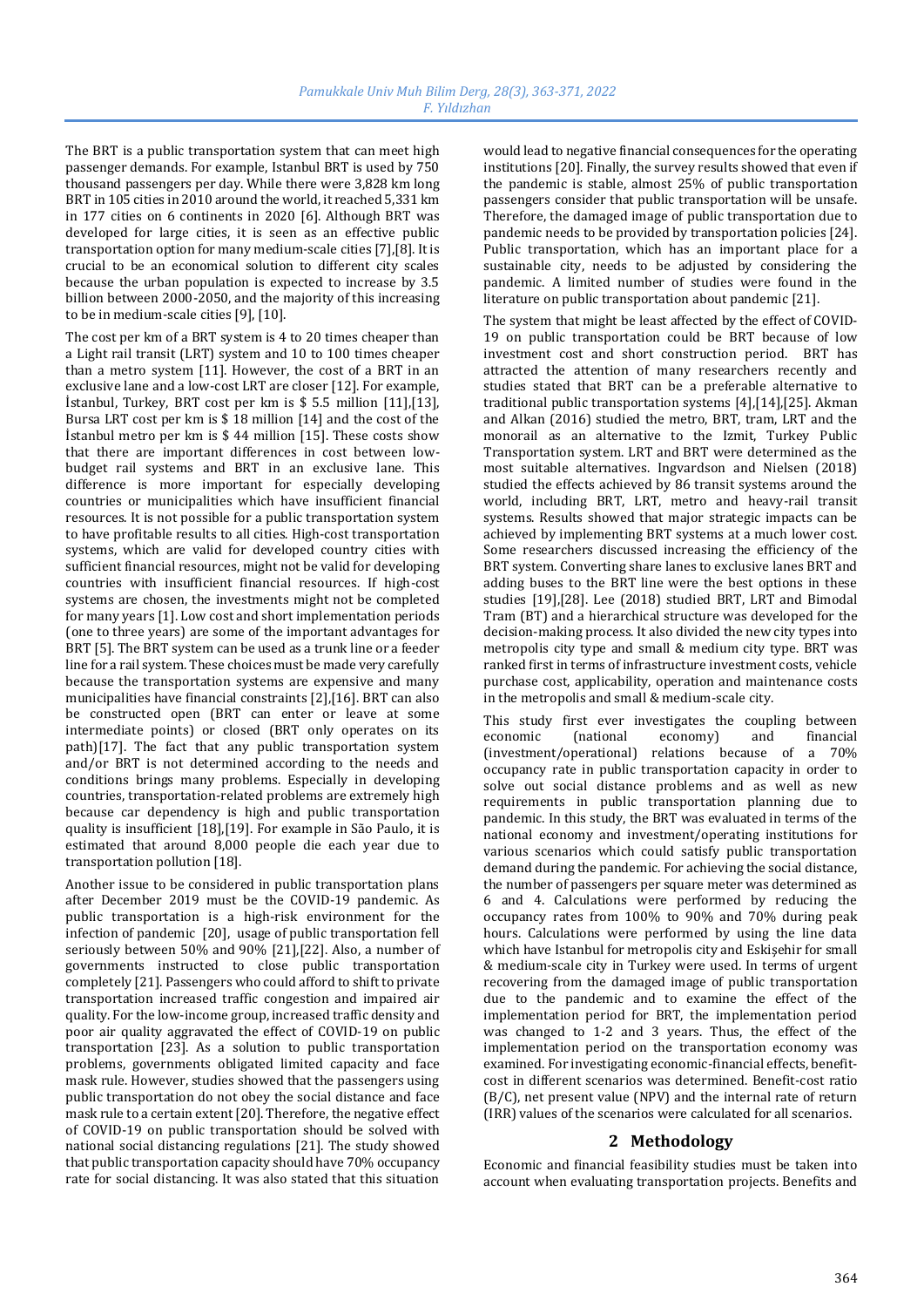costs in feasibility studies are determined according to the economic conditions of the country and the project. In this study, travel data of Sefaköy-Halkalı-Başakşehir for Istanbul and SSK-Otogar line for Eskişehir were used. Calculations were performed according to the principle of preferring a BRT instead of a bus on the line.

# **2.1 Economic feasibility study**

The aim of the economic feasibility study is to evaluate the project in terms of the national economy. Figure 1 shows the economic feasibility steps and factors. An economic feasibility study determines the economic benefits and costs of the project [15]. The subtraction of taxes from price is called shadow price and the shadow price coefficient is used to convert financial investment and operating costs into economic costs. The shadow price was taken as 0.70 as in similar projects [2],[30]. For BRT projects, net present value (NPV), benefit-cost ratio (B/C) and internal rate of return (IRR) were calculated. NPV is the conversion of each of the benefits and costs of the project over time to its present value at the rate of return. If the result is positive when the total costs are subtracted from the total benefits, the project is profitable. B/C is the ratio obtained by dividing the benefits of a project by its costs. The fact that the result is one and above indicates that it is profitable. IRR is the rate of return that sets the net present value of all cash flows from the project equal to zero. If the result obtained is above the country's rate of return, the project is profitable.



Figure 1. Economic feasibility steps and factors.

Benefits and costs were calculated with 2021 fixed prices. Costs and benefits were converted into constant 2021 net present value and 10% was used as the discount rate [2],[30]. The economic benefits of the project are as follows:

- "Reduction in bus vehicle costs" refer to the reduction in vehicle purchases on the bus in the case of preferring BRT. The number of buses required is determined for each year according to the number of passengers and the headway. The reduction in bus vehicle costs is calculated by multiplying the number of buses and the unit bus cost,
- "Reduction in bus operating&maintenance (O&M) cost" refers to the reduction in O&M cost on the bus in the case of preferring BRT. The kilometer traveled by the buses for each year is determined according to the headway and the length of the line. The reduction in O&M cost is calculated by multiplying this kilometer and the unit O&M cost,
- "Reduction in accident cost" refers to the cost of the reduction in accidents in the case of preferring BRT. It is calculated by multiplying the kilometer traveled by the buses for each year and the unit accident cost determined by the general directorate of highways,
- "Reduction in environmental cost" refers to the cost of the reduction in emission in the case of preferring BRT. The kilometers traveled by BRT for each year are subtracted from the kilometers traveled by buses. This value is multiplied by the value determined by the general directorate of highways,
- "Reduction in travel time" refers to the time difference provided by a BRT compared to the bus. The time difference is calculated for each passenger depending on the operating speed of the BRT and the bus. This value is multiplied by the unit time value for the passenger.

The economic costs of the project are as follows: Construction cost, vehicle cost and O&M cost. Unit costs and benefits included in the economic evaluation are given in Table 1. Construction, vehicle and O&M costs were taken from Istanbul BRT costs [3],[11],[13],[31]. Eskisehir BRT construction costs may be lower than Istanbul because Eskişehir BRT was considered to have shared&exclusive lanes. However, assuming that this situation could not affect the costs significantly, the only construction data for Turkey (5.5 million \$/km) was also used for Eskişehir [11],[13]. Benefit values were taken from feasibility studies [2]. The construction period of the projects was different (1-2-3 years) and the operation period was taken as 25 years in all scenarios [2],[15],[30].

| Table 1. Considéred values in benefits and costs.                                                                                      |             |                                                                                                                       |  |
|----------------------------------------------------------------------------------------------------------------------------------------|-------------|-----------------------------------------------------------------------------------------------------------------------|--|
| UNIT PRICE                                                                                                                             |             |                                                                                                                       |  |
| Construction                                                                                                                           |             | \$5,500,000/km                                                                                                        |  |
| Vehicle                                                                                                                                | <b>COST</b> | High capacity<br>\$780,000/vehicle<br>Low capacity<br>\$405,000/vehicle                                               |  |
| 0&M                                                                                                                                    |             | \$2.15/km                                                                                                             |  |
| Reduction in Bus Vehicle<br>Reduction in Bus O&M<br>Reduction in Accident<br>Reduction in<br>Environmental<br>Reduction in Travel Time | PROFIT      | \$165,000/vehicle<br>\$1.68/km<br>\$35,020/million-km<br>\$0.051/km<br>İstanbul<br>\$4.85/passenger/hour<br>Eskişehir |  |
|                                                                                                                                        |             | \$3.03/passenger/hour                                                                                                 |  |

Table 1. Considered values in benefits and costs.

# **2.2 Financial feasibility study**

The aim of the financial study is to evaluate the project in terms of investor/operator institution [15]. Figure 2 shows the Financial feasibility steps and factors. NPV, B/C and IRR were calculated according to 2021 fixed prices of revenue-expense and discount rate 10%. Revenues consist of the ticket and advertisement revenues. Since the contribution of advertisement revenues on project applicability is negligible [2], it was not considered in this project. The expenses are the same as the cost of economic feasibility. As in the study for Eskişehir, the average ticket fare for Istanbul and Eskişehir was taken as \$ 0.37 per passenger [2]. The construction period of the projects was different (1-2-3 years) and the operational period was taken 25 years in all scenarios.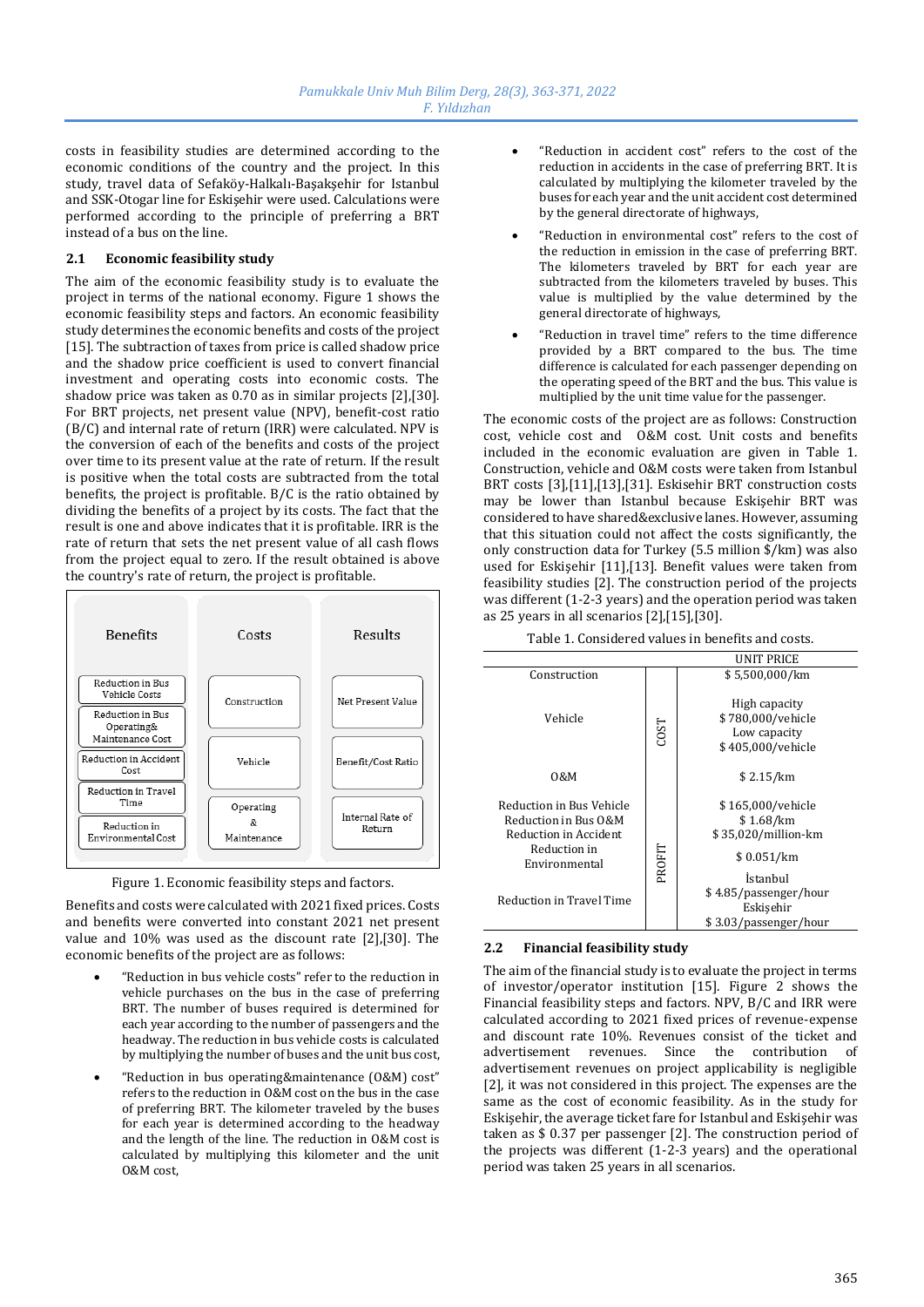

Figure 2. Financial feasibility steps and factors.

### **2.3 Metropolis city, Istanbul**

Lee (2018) identified cities that have populations of more than 1 million as metropolis cities. Istanbul has a population of 15,462,452 (for the year 2020) and calculations were performed using travel data of Sefaköy-Halkalı- Başakşehir line of Istanbul. Figure 3 shows the Sefaköy-Halkalı-Başakşehir line. The line length is 14.948 km. The daily number of passengers is 323591 in 2022, 423214 in 2030, 547744 in 2040 and 647368 in the year 2048 [30].



Figure 3. Sefaköy-Halkalı-Başakşehir line [30].

High capacity BRT vehicle which has a capacity of 193 passengers (44 seating, 149 standing for 4 passenger accounts per square meter) was used [3],[32]. The number of passengers per square meter, the occupancy rate at peak and non-peak hours, the number of passengers per vehicle, and operating speed are given in Table 2.

| Table 2. Operating characteristics of the Istanbul line. |  |  |
|----------------------------------------------------------|--|--|
|                                                          |  |  |

| Passenger/m <sup>2</sup> | Occupancy<br>rate in<br>peak/non<br>peak hours | Number of<br>passenger in<br>vehicle for<br>peak/non-peak<br>hours | Operating<br>Speed<br>(km/h) |
|--------------------------|------------------------------------------------|--------------------------------------------------------------------|------------------------------|
| 4                        | 70/68.5                                        | 135/132                                                            | 25.3                         |
| 4                        | 90/88                                          | 174/170                                                            | 23                           |
| 6                        | 70/68.5                                        | 187/183                                                            | 22.77                        |
| 6                        | 90/88                                          | 241/235                                                            | 20.7                         |

The operational characteristics were determined to have an exclusive lane similar to the existing BRT in Istanbul. It is expected that when the vehicle occupancy rates are reduced,

the headway is shortening. Therefore, it is expected that the passengers' get on and get off time at the stations are shorten. Lastly, it is assumed that dwell time for BRT is shortened and increases the operating speed. It is assumed that the operating speed increased by 10% as the occupancy rate decreased, taking into account the operating speeds of BRT in the literature [33]. The increase in operating speed could be less than 10%, but could be achieved with express-limited services. Since the decrease in the number of passengers per vehicle due to pandemic could adversely affect the operating institutions, it is very important to increase the operating speed in terms of economic feasibility (national economy). In this way, travel time could be shortened and the risk of pandemic could be reduced.

#### **2.4 Small & medium-scale city, Eskişehir**

Lee (2018) identified cities that have populations less than 1 million as small & medium scale cities. Eskişehir has a population of 888,828 (for the year 2020) and calculations were made using the travel data of the SSK-Otogar line of Eskişehir. Figure 4 shows the SSK-Otogar line. The line length is 10.5 km. The daily number of passengers is 45852 in 2022, 48998 in 2030, 52705 in 2040 and 55751 in the year 2048 [2].



Figure 4. SSK-Otogar line [2].

Low capacity BRT vehicle which has a capacity of 136 passengers (25 seating, 111 standing for 4 passenger accounts per square meter) was used [32],[34]. The occupancy rate, number of passengers per vehicle and operating speed values at peak and non-peak hours are given in Table 3.

Table 3. Operating characteristics of the Eskişehir line.

| Passenger/m <sup>2</sup> | Occupancy rate<br>in peak/non<br>peak hours | Number of<br>passenger in<br>vehicle for<br>peak/non-<br>peak hours | Operating<br>Speed<br>(km/h) |
|--------------------------|---------------------------------------------|---------------------------------------------------------------------|------------------------------|
| 4                        | 70/68.5                                     | 95/93                                                               | 23                           |
| 4                        | 90/88                                       | 122/120                                                             | 20                           |
| 6                        | 70/68.5                                     | 134/131                                                             | 19.55                        |
| 6                        | 90/88                                       | 172/168                                                             | 17                           |

The operational characteristics were determined to have an exclusive&shared lane similar to the existing street tram in Eskişehir. The operating speed of the existing street tram is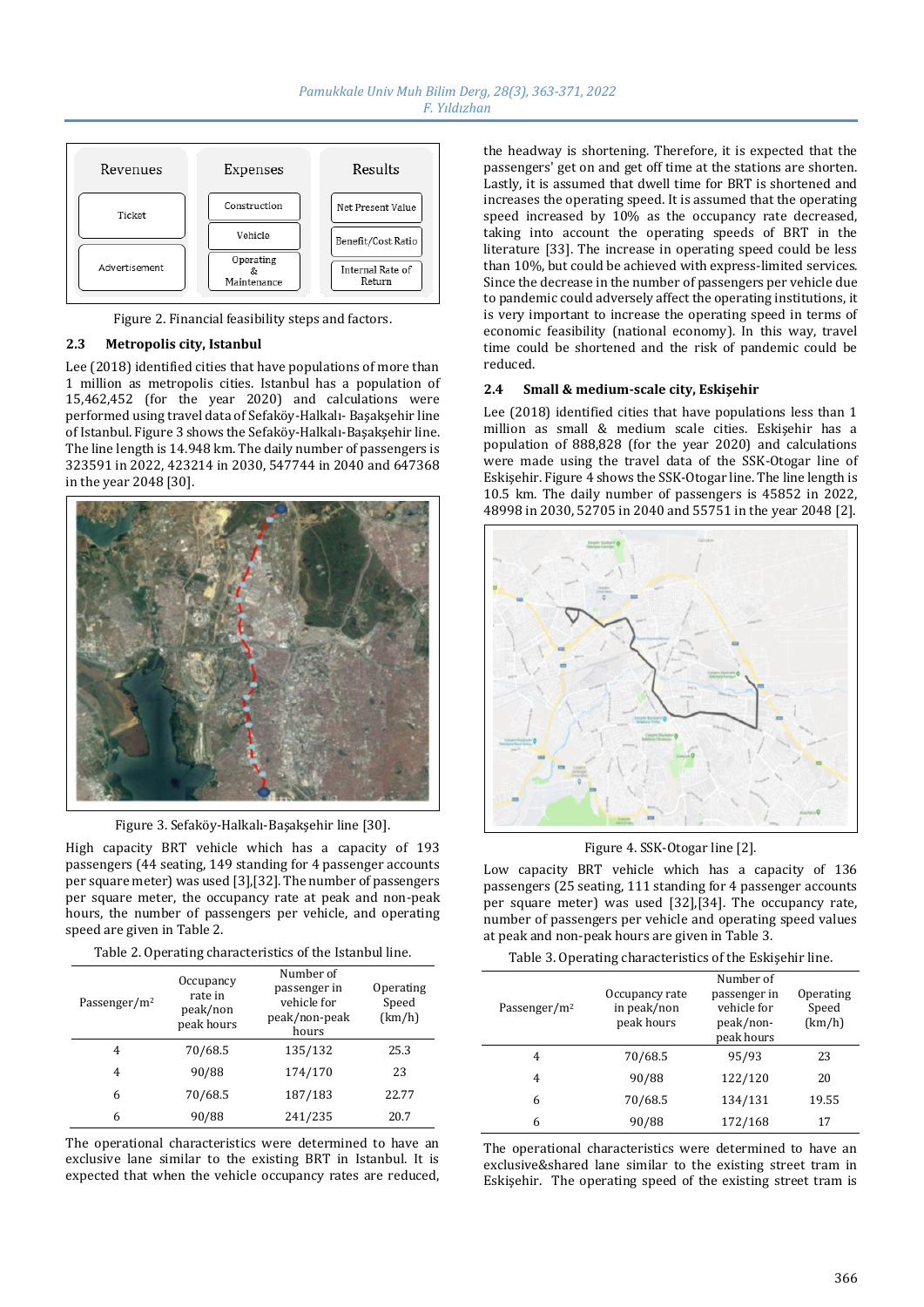17 km/h and 90% occupancy-6 passengers/m<sup>2</sup> have similar characteristics [2]. Therefore, the operating speed of %90 occupancy-6 passengers/m<sup>2</sup> was determined as 17 km/h for BRT. It is assumed that the operating speed increased by 15% as the occupancy rate decreased, taking into account the operating speeds of BRT in the literature [33]. This increase in operating speed could be performed by increasing the extension of exclusive lanes similarly in the literature [19] and/or express-limited services. In order to minimize the public transportation problems caused by pandemic, increasing the operating speed could be a substantial parameter.

# **3 Results and discussions**

Economic and financial feasibility results, benefit and cost distributions were calculated separately for each scenario.

#### **3.1 Economic feasibility study results**

Table 4 and Table 5 show the economic feasibility results of the BRT Istanbul and Eskişehir.

| Construction<br>Time/Occupancy<br>rate/Passenger per m <sup>2</sup> | <b>NPV</b><br>(3)     | B/C  | IRR<br>(%)    |
|---------------------------------------------------------------------|-----------------------|------|---------------|
| 1 year - %70 - 4                                                    | 1,222,653,283         | 4.15 | 182.45        |
| 2 year - %70 - 4                                                    | 1,108,887,085         | 4.12 | 115.99        |
| 3 year - %70 - 4                                                    | 985,716,521           | 4.04 | 86.98         |
| 1 year - %90 - 4                                                    | 1,165,066,202         | 4.64 | 186.07        |
| 2 year - %90 - 4                                                    | 1,056,535,193         | 4.60 | 116.66        |
| 3 year - %90 - 4                                                    | 939,218,949           | 4.50 | 86.71         |
| 1 year - %70 - 6                                                    | 1,184,140,726         | 4.93 | 193.38        |
| 2 year - %70 - 6                                                    | 1,073,875,669         | 4.88 | 119.59        |
| 3 year - %70 - 6                                                    | 954,663,704           | 4.77 | 88.60         |
| 1 year - %90 - 6                                                    | 1,096,881,419         | 5.34 | 188.38        |
| 2 year - %90 - 6                                                    | 994,549,027           | 5.28 | 116.48        |
| 3 year - %90 - 6                                                    | 884,032,473           | 5.14 | 86.77         |
| Table 5. Economic feasibility results for Eskişehir BRT.            |                       |      |               |
| Construction Time/Occupancy<br>rate/Passenger per m <sup>2</sup>    | <b>NPV</b><br>$($ \$) | B/C  | IRR<br>$(\%)$ |
| 1 year - %70 - 4                                                    | 26,366,551            | 1.36 | 16.98         |
| 2 year - %70 - 4                                                    | 22,132,092            | 1.32 | 15.75         |
| 3 year - %70 - 4                                                    | 17,237,192            | 1.27 | 14.58         |
| 1 year - %90 - 4                                                    | 22,392,197            | 1.33 | 16.04         |
| 2 year - %90 - 4                                                    | 18,505,899            | 1.30 | 14.91         |
| 3 year - %90 - 4                                                    | 13,993,344            | 1.24 | 13.81         |
| 1 year - %70 - 6                                                    | 23,062,256            | 1.36 | 16.25         |
| 2 year - %70 - 6                                                    | 19,128,187            | 1.31 | 15.09         |
| 3 year - %70 - 6                                                    | 14,556,338            | 1.25 | 13.97         |
| 1 year - %90 - 6                                                    | 15,833,478            | 1.26 | 14.37         |
| 2 year - %90 - 6                                                    | 12,556,571            | 1.22 | 13.42         |
| 3 year - %90 - 6                                                    | 8,660,647             | 1.16 | 12.43         |

Table 4. Economic feasibility results for Istanbul BRT.

As the implementation period shortened, positive results were obtained in all scenarios. For Istanbul, decreasing the implementation period from 3 years to 1 year was increased the NPV by more than \$ 200 million in all scenarios. For Eskişehir, decreasing the implementation period from 3 years to 1 year was increased the NPV between \$ 7 and 9 million in all scenarios. Results show that the implementation period of public transportation projects could increase its importance in metropolis cities. BRT projects have a short implementation period; For example, BRT Istanbul 18.3 km was constructed in 1 year and 10 months [31], BRT Rio de Janeiro 51.0 km in 2 years and 2 months [35]. In this study, the significance of the short implementation period of BRT was showed in numerical terms. In addition, these results could be drawn that the results of public transportation systems which have high cost and long implementation time could be difficult to profitable. It could be very valuable to complete the project in a short implementation period in order to compensate damaged image of public transportation due to pandemic and to get better results in economic feasibility.

Table 4 shows that the effect of the decrease in the number of passengers per vehicle on the economic feasibility results for Istanbul. The fact that the B/C ratio is greater than four in all scenarios shows how profitable it could be for the country's economy. The IRR results of over 100 show how profitable BRT could be applied. In another study, the 21,020 km metro project for Istanbul was calculated according to 90 occupancy-6 passengers/m<sup>2</sup> at peak hours [15]. Although the number of Istanbul BRT project passengers was more than twice, the IRR result was found to be 25.39% and B/C was found to be 2.25. Because the construction cost was approximately 44 million dollars and the vehicle cost was 1.6 million dollars for the metro project [15]. For the Istanbul BRT project, in the case of 90 occupancy-6 passengers/m2, even if the implementation period is 3 years the IRR calculated as %86.77, B/C calculated as 5.14. The results show that BRT could be more profitable than highbudget public transportation systems. For pandemic, results show that it could be regulated with 70% occupancy-4 passengers/m<sup>2</sup> to solve the social distance problem in public transportation.

Table 5 shows that the social distancing can be achieved by decreasing occupancy rate and passenger per m2 for Eskişehir. For all scenarios, the value of B/C greater than 1 indicates that BRT could be a profitable project. The IRR value of the 70% occupancy-4 passenger/m<sup>2</sup> scenario is between 14.58 and 16.98. Due to the 10-12% discount rate in Turkey, 70% occupancy-4 passenger/m<sup>2</sup> could be regulated to achieve social distancing for small & medium scale cities.

Figure 5 presents the cost distributions of the Istanbul economic feasibility study. Since the number of passengers was high, the majority of the costs belonged to the O&M costs in all scenarios. As the occupancy rate/passenger per m<sup>2</sup> decreased, O&M costs increased. In metropolis cities, reducing O&M costs should be considered in the first factor to reduce total cost. If the O&M cost per passenger of the BRT is reduced to a value close to systems such as metro, which have low O&M costs per passenger, it might reduce the share of O&M costs. For example, construction cost had a share of 64%, O&M cost had a share of %19 in the metro feasibility project [15].

Figure 6 shows the cost distributions of Eskişehir economic feasibility study. In Eskişehir, construction costs accounted for more than half of the total cost. The share of the vehicle and O&M costs was low due to the low number of passengers. The low construction cost could be significant in terms of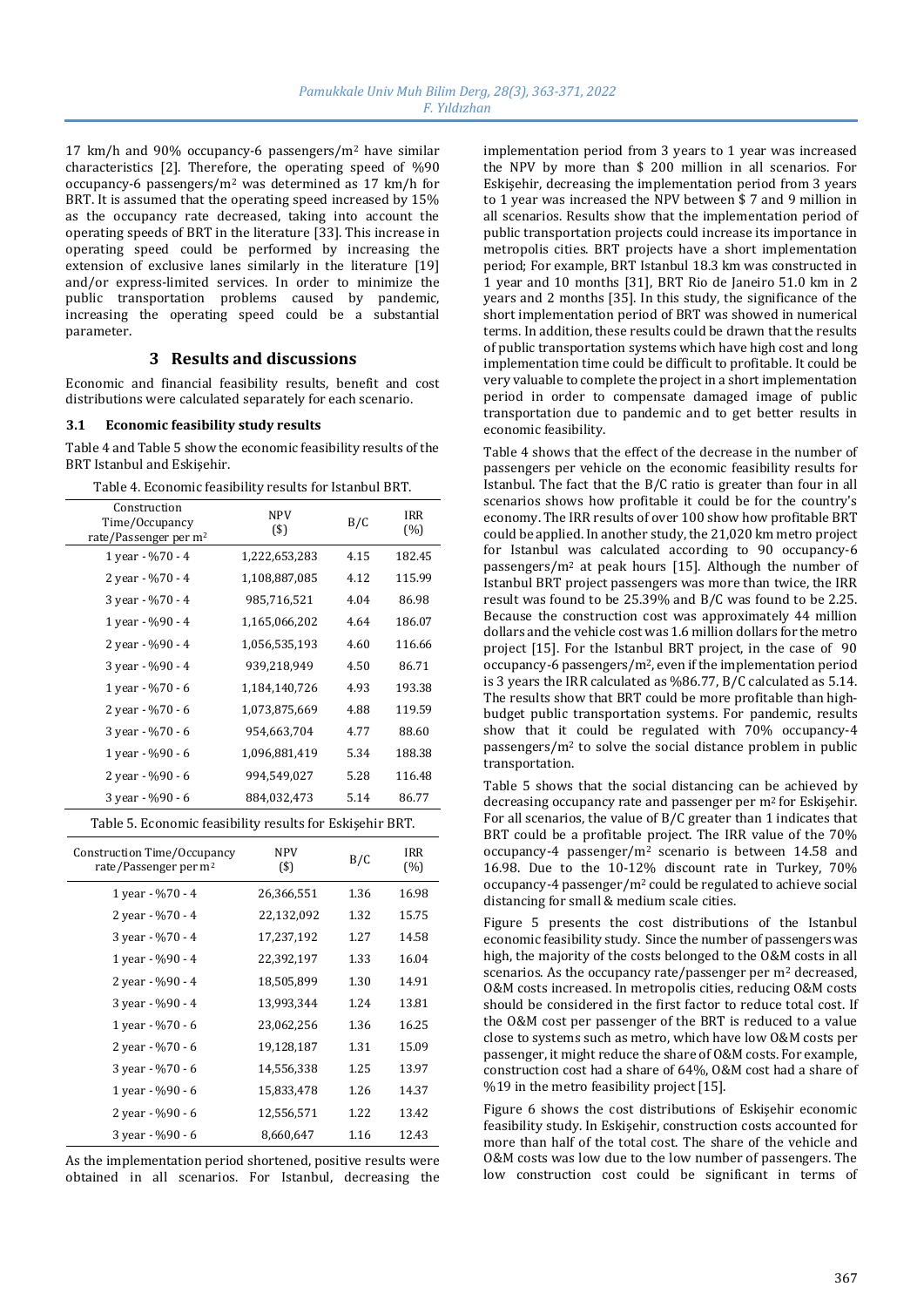applicability for small&medium-scale cities. For this reason, the implementation of projects such as LRT and metro, which are much more expensive for construction cost than BRT, could give unprofitable results for the country's economy. In addition, pandemic could worsen these results.





Figure 6. Cost distribution of Eskişehir BRT.

Figure 7 shows the percentage distribution of benefits in Istanbul. For Istanbul, travel time reduction and bus O&M reduction had the largest share in benefits 49-58% and 35-41% respectively. For the Istanbul metro project, the time saving was the first rank and had a share of 73.2% due to the operating speed of 40 km/h. In the second rank, bus O&M reduction had a share of 14.2% [15]. The results show that in metropolis cities, time savings and bus O&M costs should be important factors to be considered during the project phase. Accident and environmental costs had a share of 1% as in the metro project [15]. Hidalgo et al. (2013) examined the effects of TransMilenio BRT system in Bogota. Researchers stated that time-saving had share of 52% and bus O&M reduction had share of 37%. These results are almost the same as the Istanbul BRT.

Figure 8 shows the percentage distribution of benefits in Eskişehir. Due to the short line length, operating speed and a low number of passengers in small&medium-scale cities, the travel time reduction share was lower than metropolis cities. Therefore, this gain could be increased by increasing the operating speed. The high share of bus O&M reduction (46- 61%) shows that preferring BRT instead of buses or minibusses in small & medium-scale cities could increase efficiency.



70% 61% 60% 53% 52% 46% 44% 50% 36%  $40%$  $750$ 30% 20%  $11^{1}$  $10<sup>0</sup>$  $8<sup>0</sup>$ 10% % 1%  $61%$ %1% %1%  $0%$  $%70-4$  $%90-4$  $%70-6$  $%90-6$ Bus O&M Reduction **Bus Vehicle Reduction** Travel Time Reduction Accident Reduction Environmental Reduction

Figure 7. Benefit distribution of Istanbul BRT

Figure 8. Benefit distribution of Eskişehir BRT.

### **3.2 Financial feasibility study results**

Table 6 and Table 7 show the financial feasibility results of the BRT İstanbul and Eskişehir. Since financial analysis depends on the system's self-repayment, it is the point that needs to be very careful in public transportation projects. Many municipalities and the operating institution have a problem at this point [2]. According to the financial feasibility results, the best results in the two city types were obtained at 90% occupancy-6 passengers/m<sup>2</sup> scenario. Although the change in the implementation period affected the NPV result of BRT, it did not affect the applicable result (profit or loss) of the BRT in terms of investment/operations institutions. The implementation period in public transportation projects should be taken into consideration, especially considering the profitability of the economic feasibility results.

Table 6 shows the effect of the decrease in the number of passengers per vehicle in the financial feasibility results for Istanbul. While 90%-6 passenger/m2, which was taken into consideration in feasibility study Turkey [15], was profitable for Istanbul, 70% occupancy-4 passenger/m<sup>2</sup> was an unprofitable investment. Although profitable results were obtained in the 70% occupancy-6 passenger/m2 scenario, having 6 passengers per square meter could be a problem in terms of social distance. In the metro project (90%-6 passenger/m<sup>2</sup>) [15], although the average ticket price was \$ 0.75, the financial feasibility NPV result was calculated as \$118 million loss.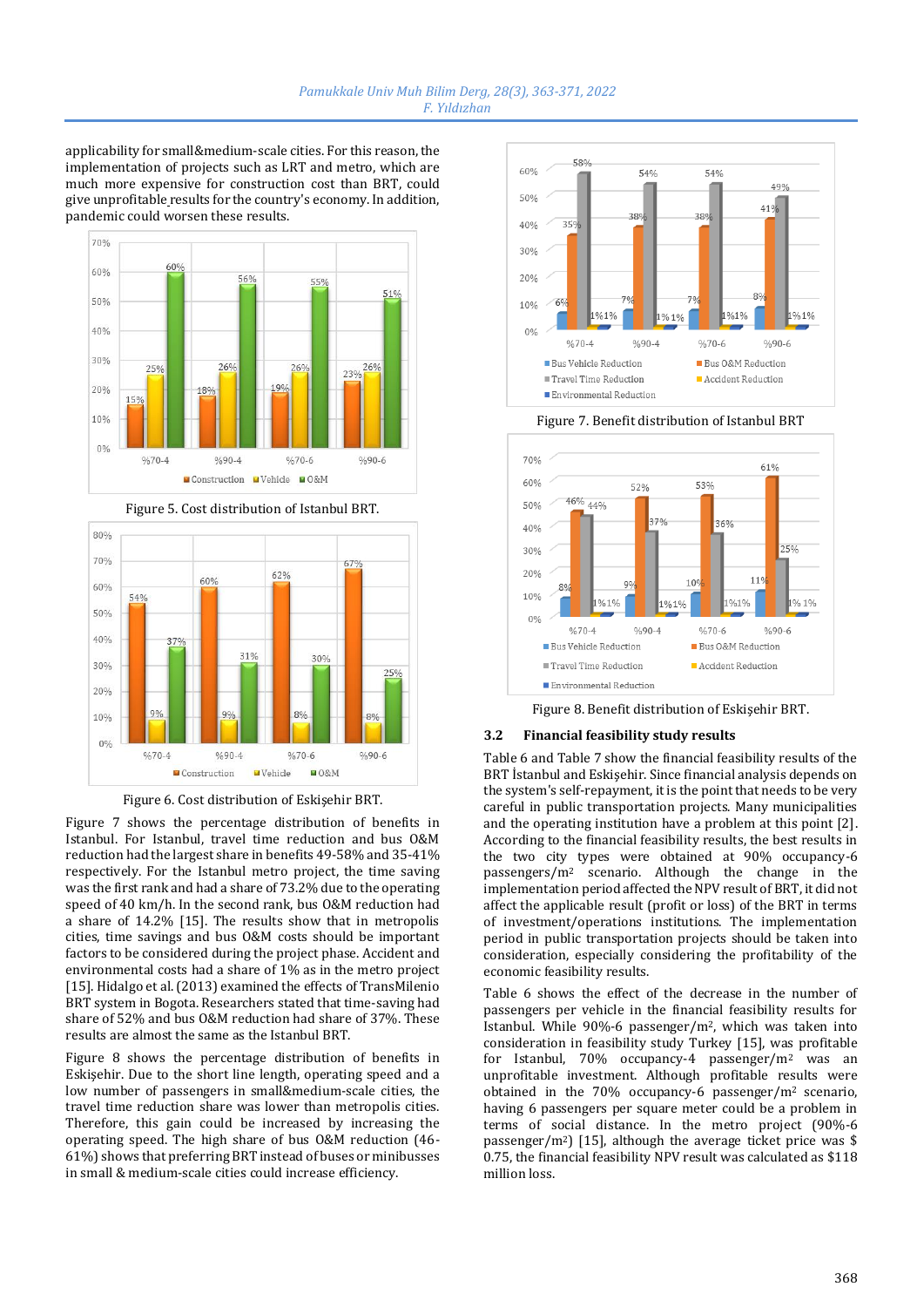| Table 6. Financial feasibility results for Istanbul BRT             |                   |      |            |  |
|---------------------------------------------------------------------|-------------------|------|------------|--|
| Construction<br>Time/Occupancy<br>rate/Passenger per m <sup>2</sup> | <b>NPV</b><br>(3) | B/C  | IRR<br>(%) |  |
| 1 year - %70 - 4                                                    | $-106,283,628$    | 0.81 | 2.71       |  |
| 2 year - %70 - 4                                                    | -100,358,480      | 0.80 | 2.67       |  |
| 3 year - %70 - 4                                                    | -94,858,739       | 0.80 | 2.63       |  |
| 1 year - %90 - 4                                                    | $-9,410,765$      | 0.98 | 9.35       |  |
| 2 year - %90 - 4                                                    | $-12,292,241$     | 0.97 | 9.11       |  |
| 3 year - %90 - 4                                                    | -19,622,595       | 0.95 | 8.41       |  |
| 1 year - %70 - 6                                                    | 17,165,014        | 1.04 | 11.18      |  |
| 2 year - %70 - 6                                                    | 11,867,558        | 1.03 | 10.85      |  |
| 3 year - %70 - 6                                                    | 2,043,376         | 1.01 | 10.16      |  |
| 1 year - %90 - 6                                                    | 86,286,439        | 1.24 | 16.11      |  |
| 2 year - %90 - 6                                                    | 74,705,217        | 1.22 | 15.45      |  |
| 3 year - %90 - 6                                                    | 59,347,011        | 1.19 | 14.66      |  |
|                                                                     |                   |      |            |  |

Even if BRT is completed in 3 years, at the same occupancy rate 90-6% passenger/m2, the NPV result was calculated as \$59 million profit. The results show that BRT could be considerably more economical than the metro. For satisfying public transportation demand during the pandemic, BRT could be implemented quickly and it could be an economical solution. Also, more feasible results could be obtained by reducing the occupancy rates in projects which has an average ticket price of more than \$ 0.37 (different countries or routes where the passengers using discount tickets are less).

Table 7 shows the effect of the decrease in the number of passengers per vehicle in the financial feasibility results for Eskişehir.

| Construction Time/<br>Occupancy rate/<br>Passenger per m <sup>2</sup> | <b>NPV</b><br>(5) | B/C  | <b>IRR</b><br>(%) |
|-----------------------------------------------------------------------|-------------------|------|-------------------|
| 1 year - %70 - 4                                                      | $-52,282,755$     | 0.50 | $-2.36$           |
| 2 year - %70 - 4                                                      | $-50,154,777$     | 0.49 | $-2.30$           |
| 3 year - %70 - 4                                                      | $-48,140,706$     | 0.48 | $-2.24$           |
| 1 year - %90 - 4                                                      | $-42,817,354$     | 0.55 | 0.35              |
| 2 year - %90 - 4                                                      | -41,549,867       | 0.54 | 0.34              |
| 3 year - %90 - 4                                                      | -40,314,972       | 0.52 | 0.33              |
| 1 year - %70 - 6                                                      | -39,888,605       | 0.57 | 1.13              |
| 2 year - %70 - 6                                                      | -38,887,368       | 0.55 | 1.10              |
| 3 year - %70 - 6                                                      | -37,897,607       | 0.53 | 1.06              |
| 1 year - %90 - 6                                                      | -32,944,811       | 0.62 | 2.86              |
| 2 year - %90 - 6                                                      | $-32,574,828$     | 0.60 | 2.76              |
| 3 year - %90 - 6                                                      | -32,158,934       | 0.58 | 2.66              |

No feasible results were obtained for Eskişehir BRT in any scenario. In the 90% occupancy-6 passengers/m<sup>2</sup> scenario where the best results were obtained, the ticket revenues were able to cover 62% of the costs. In the 70% occupancy-4 passengers/m<sup>2</sup> scenario, 50% of the costs were covered. Therefore, considering the results in economic feasibility, 70% occupancy-4 passengers/m<sup>2</sup> scenario could be applied to satisfy public transportation demand during the pandemic. Governments could support financially for operating institutions, taking into account their national economic gains (economic feasibility). Also, if the average ticket price is more than \$ 0.37 for different countries or routes where the passengers using discount tickets are less , more or all of the costs could be covered. Within the two cities, the distribution of expenses in the feasibility study is the same as in the economic study. In revenue distributions, all share belongs to ticket revenues.

## **4 Conclusions**

This article deals with public transportation problems caused by the COVID-19 pandemic. In this study, the BRT scenarios for different vehicle occupancy rates at peak hours is assumed to be %70 (in the literature, the recommended rate for social distance)- is taken as %90 (considered rate in feasibility studies), the number of passengers per square meter is considered 4-6 and implementation period 1-2-3 years are examined. Economic (national economy) and financial feasibility (investment/operating institution) studies are performed in each scenario for metropolis and small & medium-scale cities. The following results can be drawn based on feasibility studies concerning the proposed solution to satisfy public transportation demand during the pandemic.

For the implementation period effect and urgent solution to the effect of COVID-19 on public transportation, the cases of construction in 1-2 and 3 years were examined. 1 year gave more profitable results in economic-financial feasibility for all scenarios. The implementation period for the economic feasibility study varying between 1 year and 3 years did not change the profitable result. However, the amount of profit increased by NPV to more than \$ 200 million for metropolis cities and between \$ 7-9 million for small & medium-scale cities. Especially in metropolis cities, the effect of the short implementation period could be more valuable for economic feasibility. The implementation period in the financial feasibility study did not change the applicable result (profit or loss) of the project. However, considering the serious profits in economic feasibility, a short-time implementation period could be crucial.

According to the results of the economic analysis (national economy), 70% occupancy-4 passenger/m<sup>2</sup> scenario gave profitable results in two city types. According to the implementation time in 1 year, while the B/C ratio for the metropolis cities was 4.15, it was found to be 1.36 for small & medium-scale cities. %70 occupancy rate during peak hours could be very crucial for social distance as stated in the literature. The only point to be considered is that it is planned to increase the operating speed at the rate specified in the scenario. Considering the cost distributions, O&M costs had a 51-60% share in metropolis cities and construction cost had a share of 54-67% in small & medium scale cities. Considering the distribution of benefits, travel time reduction had a share of 49- 58% and bus O&M reduction had a share of 35-41% in metropolis cities, respectively. These values were 25-44% and 46-61% in small & medium-scale cities, respectively. These results show that the distribution of benefits and costs in public transportation projects proposed for implementation could vary significantly depending on the city scale and scenarios.

According to the results of the financial analysis (investment/operating institution), the best results were taken, as expected, the scenario with the highest occupancy 90% occupancy-6 passenger/m2. For the metropolis cities, while the B/C ratio of 90% occupancy-6 passenger/m2 scenario appeared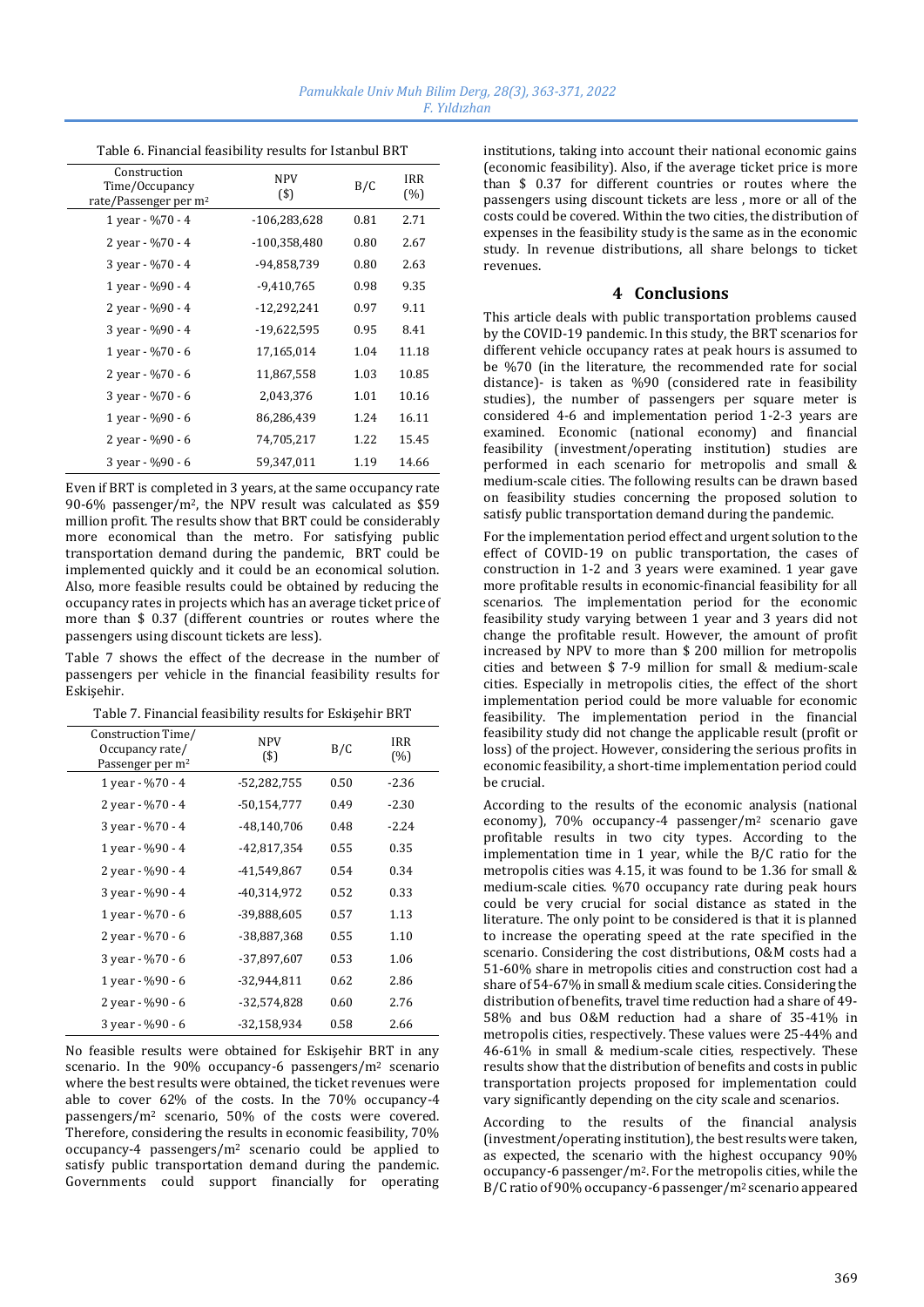to be 1.24, the B/C ratio of 70% occupancy-4 passenger/m<sup>2</sup> scenario was 0.81. Although the B/C ratio of 70% occupancy-6 passenger/m2 scenario appeared to be 1.04, this scenario may not be suitable for 6 passengers per square meter social distance. Considering the profits in the 70% occupancy-4 passenger/m<sup>2</sup> scenario in economic feasibility, operating institutions can be supported financially by governments. For small & medium-scale cities, while the B/C ratio of 90% occupancy-6 passenger/m2 scenario appeared to be 0.62, the B/C ratio of 70% occupancy-4 passenger/m2 scenario was found to be 0.50. Profitable results were not obtained in any of the implemented scenarios for small & medium-scale cities. However, BRT scenarios could be performed with the financial support of the government and taking into account the gains from economic analysis. If BRT is not implemented in small & medium-scale cities, increasing the existing public transportation quality (using intelligent transportation applications such as real-time information, traffic signal control, and the like) could minimize the spread of the pandemic. Finally, in cities where the average ticket price is \$ 0.37 more for different countries or routes where the passengers using discount tickets are less, more profitable results could be proposed for implementation.

In future studies; optimization of the line can be performed with open-closed line systems, limited-stop and express services. Economic-financial feasibility studies can be prepared in more detail, and the effects of optimization can be examined.

# **5 Author contribution statements**

In the scope of this study, Fatih YILDIZHAN contributed to the formation of the idea, collecting data, literature review, performing analyzes, writing the article.

# **6 Ethics committee approval and conflict of interest statement**

"There is no need to obtain permission from the ethics committee for the article prepared". "There is no conflict of interest with any person / institution in the article prepared."

# **7 References**

- [1] Acar İH. "Kentlerimiz için 'metrobüs' Çözümleri". 6. *Ulaştırma Kongresi*, İstanbul, Türkiye, 23-25 Mayıs 2005.
- [2] Yıldızhan F. Monoray Sisteminin Eskişehir'de Uygulanabilirliğinin Araştırılması. Yüksek Lisans Tezi, Eskişehir Osmangazi Üniversitesi, Eskişehir, Türkiye, 2019.
- [3] Kocabaş N. Metrobüs Sistemlerinin Ülkemizde Uygulanabilirliğinin Araştırılması ve Antalya Örneği. Yüksek Lisans Tezi, Eskişehir Osmangazi Üniversitesi, Eskişehir, Türkiye, 2007.
- [4] Prayogi L. Technical Characteristics of Bus Rapid Transit (BRT) Systems That Influence Urban Development. MSc Thesis, The University of Auckland, Auckland, New Zealand, 2015.
- [5] Wu I, Pojani D. "Obstacles to the creation of successful bus rapid transit systems: The case of Bangkok". *Research in Transportation Economics*, 60, 44-53, 2016.
- [6] Global BRT Data. "Panorama Per Year". https://brtdata.org/panorama/year/ (03.05.2021).
- [7] Cervero R. "Bus Rapid Transit (BRT): An Efficient and Competitive Mode of Public Transport". http://escholarship.org/uc/item/4sn2f5wc.pdf (05.01.2021).
- [8] Proboste F, Muñoz JC, Gschwender A. "Comparing social costs of public transport networks structured around an Open and Closed BRT corridor in medium scale cities". *Transportation Research Part A: Policy and Practice*, 138, 187-212. 2020.
- [9] UN Habitat. "Global Report on Human Settlements 2011: Cities and Climate Change". United Nations Human Settlements Programme, London, England, 001/11E, 003/11E, 2011.
- [10] Stokenberga A. "Does bus rapid transit ınfluence urban land development and property values: a review of the literature". *Transport Reviews*, 34, 276-296, 2014.
- [11] Wright L. "Bus Rapid Planning Guide". GTZ, Eschborn, Germany, Division 44, 2003.
- [12] Levine J, Singer M, Merlin L, Grengs J. "Apples to apples: Comparing BRT and light rail while avoiding the "BRT-Lite" trap". *Transport Policy*, 69, 20-34. 2018.
- [13] Alpkokin P, Ergun M. "Istanbul Metrobüs: first intercontinental bus rapid transit". *Journal of Transport Geography, Special Section on Theoretical Perspectives on Climate Change Mitigation in Transport*, 24, 58-66, 2012.
- [14] Rizelioğlu M, Arslan T. "A comparison of LRT with an imaginary BRT system in performance: Bursa example". *Case Studies on Transport Policy*, 8, 135-142, 2020.
- [15] Atik Ö. Lastik ve Çelik Alaşım Tekerlekli Metro Araçlarının Taşıma Maliyetleri Analizi ve Karşılaştırılması. Yüksek Lisans Tezi, Yıldız Teknik Üniversitesi Üniversitesi, İstanbul, Türkiye, 2010.
- [16] Pojani D, Stead D. "Sustainable urban transport in the developing world: beyond megacities". *Sustainability*, 7, 7784-7805, 2015.
- [17] Zhang M, Yen BTH, Mulley C, Sipe N. "An ınvestigation of the open-system bus rapid transit (BRT) network and property values: the case of brisbane, Australia". *Transportation Research Part A: Policy and Practice,* 134, 16-34, 2020.
- [18] Pojani D, Stead D. *The Urban Transport Crisis in Emerging Economies: An Introduction*. *The Urban Book Series*. 1st ed. Cham, Switzerland, Springer, 2017.
- [19] Abbasi M, Hadji Hosseinlou M, JafarzadehFadaki S. "An investigation of Bus Rapid Transit System (BRT) based on economic and air pollution analysis (Tehran, Iran)". *Case Studies on Transport Policy*, 8, 553-563, 2020.
- [20] Dzisi EKJ, Dei OA. "Adherence to social distancing and wearing of masks within public transportation during the COVID 19 pandemic". *Transportation Research Interdisciplinary Perspectives*, 7, 1-6, 2020.
- [21] Gkiotsalitis K, Cats O. "Public transport planning adaption under the COVID-19 pandemic crisis: literature review of research needs and directions". *Transport Reviews*, 41(3), 374-92, 2021
- [22] Jenelius E, Cebecauer M. "Impacts of COVID-19 on public transport ridership in Sweden: Analysis of ticket validations, sales and passenger counts". *Transportation Research Interdisciplinary Perspectives*, 8, 1-8, 2020.
- [23] Bandyopadhyay S. "Public transport during pandemic". *Clean Technologies and Environmental Policy*, 22, 1755-1756, 2020.